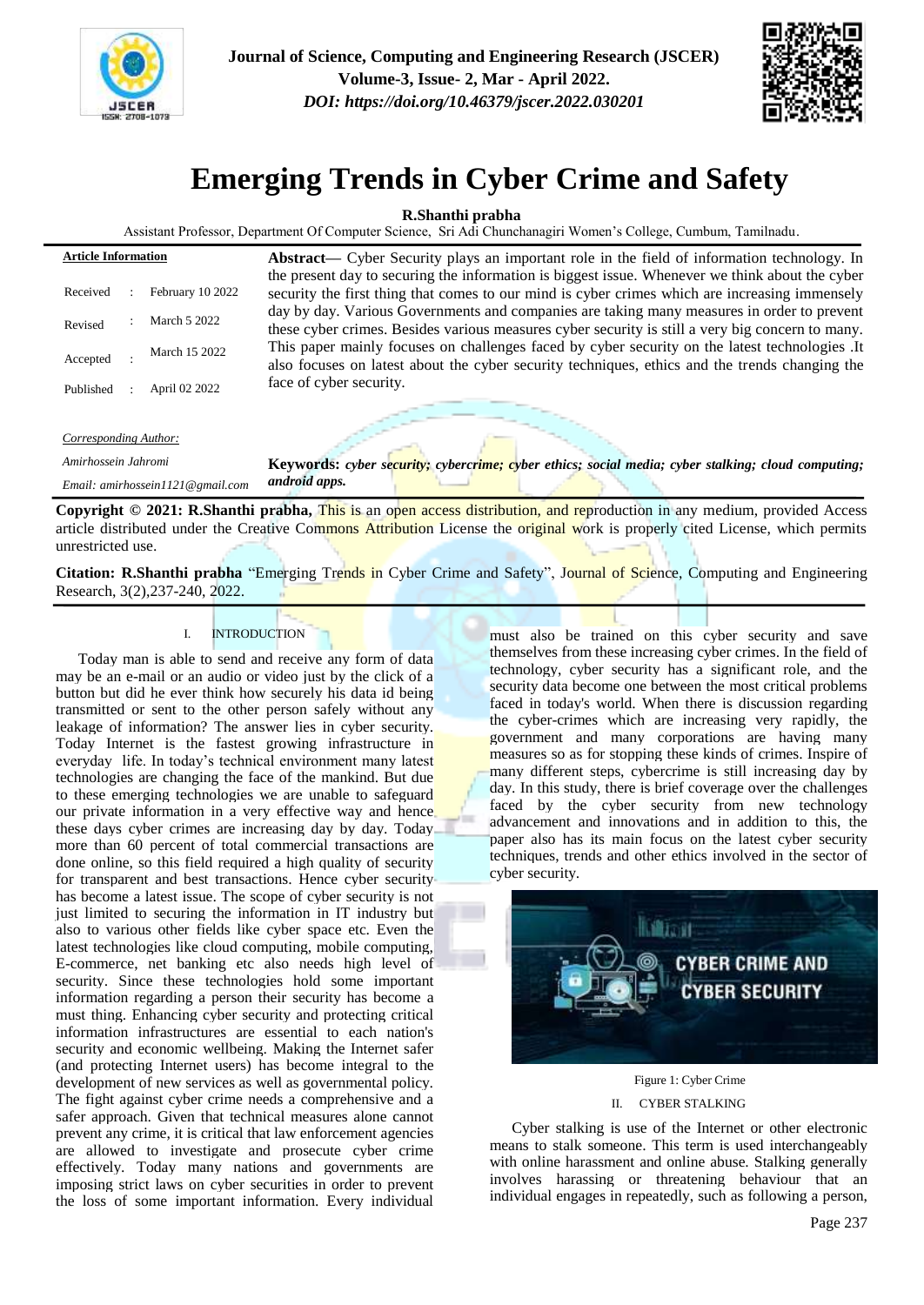appearing at a person's home or place of business, making harassing phone calls, leaving written messages or objects, or vandalizing a person's property.



Figure 2: Cyber Stalking

Cyber stalking is a technologically-based "attack" on one person who has been targeted specifically for that attack for reasons of anger, revenge or control. Cyber stalking can take many forms, including:

- harassment, embarrassment and humiliation of the victim
- emptying bank accounts or other economic control such as ruining the victim's credit score
- harassing family, friends and employers to isolate the victim

The term can also apply to a "traditional" stalker who uses technology to trace and locate their victim and their movements more easily (e.g. using Facebook notifications to know what party they are attending). A true cyber stalker's intent is to harm their intended victim using the anonymity and untraceable distance of technology. In many situations, the victims never discover the identity of the cyber stalkers who hurt them, despite their lives being completely upended by the perpetrator.

# **A. Hacking**

"Hacking" is a crime, which entails cracking systems and gaining unauthorized access to the data stored in them. Hacking had witnessed a 37 per cent increase this year. A case of suspected hacking of certain web portals and obtaining the residential addresses from the e-mail accounts of city residents had recently come to light. Crackers are people who try to gain unauthorised access to computers. This is normally done through the use of a 'backdoor' program installed on your machine. A lot of crackers also try to gain access to resources through the use of password cracking software, which tries billions of passwords to find the correct one for accessing a computer. Obviously, a good protection from this is to change passwords regularly.

In computer networking, hacking is any technical effort to manipulate the normal behavior of network connections and connected systems. A hacker is any person engaged in hacking [9]. The term "hacking" historically referred to constructive, clever technical work that was not necessarily related to computer systems. Today, however, hacking and hackers are most commonly associated with malicious programming attacks on the Internet and other networks.

# **B. Cyber Crime And Security**

Cybercrime is criminal activity that either targets or uses a computer, a computer network or a networked device. Most, but not all, cybercrime is committed by cybercriminals or hackers who want to make money. Cybercrime is carried out by individuals or organizations.

# **C. Latest On Cyber Security Issues**

Privacy and data theft will be the top security issues that organizations need to focus. We live in a world where all information is in digital form. Social networking sites provide a space where users feel safe as they interact with friends and family. In the case of home users, cybercriminals would continue to target social media sites to steal personal data. There will be new attacks on Android operating system based devices, but it will not be on a massive scale. The fact tablets share the same operating system as smart phones means they will be soon targeted by the same malware as those platforms. The number of malware specimens for Macs would continue to grow, though much less than in the case of PCs. Windows 8 will allow users to develop applications for virtually any device (PCs, tablets and smart phones) running Windows 8, so it will be possible to develop malicious applications like those for Android.

III. RECENT SURVEY ISSUES ON CYBER SECURITY TRENDS

The following list was developed from cyber security research and survey.

# *A.* **Mobile Devices and Apps**

The exponential growth of mobile devices drives an exponential growth in security risks. Every new smart phone, tablet or other mobile device, opens another window for a cyber attack, as each creates another vulnerable access point to networks. This unfortunate dynamic is no secret to thieves who are ready and waiting with highly targeted malware and attacks employing mobile applications. Similarly, the perennial problem of lost and stolen devices will expand to include these new technologies and old ones that previously flew under the radar of cyber security planning.

# *B.* **Social Media Networking**

Growing use of social media will contribute to personal cyber threats. Social media adoption among businesses is skyrocketing and so is the threat of attack. In 2012, organizations can expect to see an increase in social media profiles used as a channel for social engineering tactics. To combat the risks, companies will need to look beyond the basics of policy and procedure development to more advanced technologies such as data leakage prevention, enhanced network monitoring and log file analysis.

# *C.* **Cloud Computing**

More firms will use cloud computing. The significant cost savings and efficiencies of cloud computing are compelling companies to migrate to the cloud. A well designed architecture and operational security planning will enable organizations to effectively manage the risks of cloud computing. Unfortunately, current surveys and reports indicate that companies are underestimating the importance of security due diligence when it comes to vetting these providers. As cloud use rises in 2012, new breach incidents will highlight the challenges these services pose to forensic analysis and incident response and the matter of cloud security will finally get its due attention.

# *D.* **Protect systems rather Information**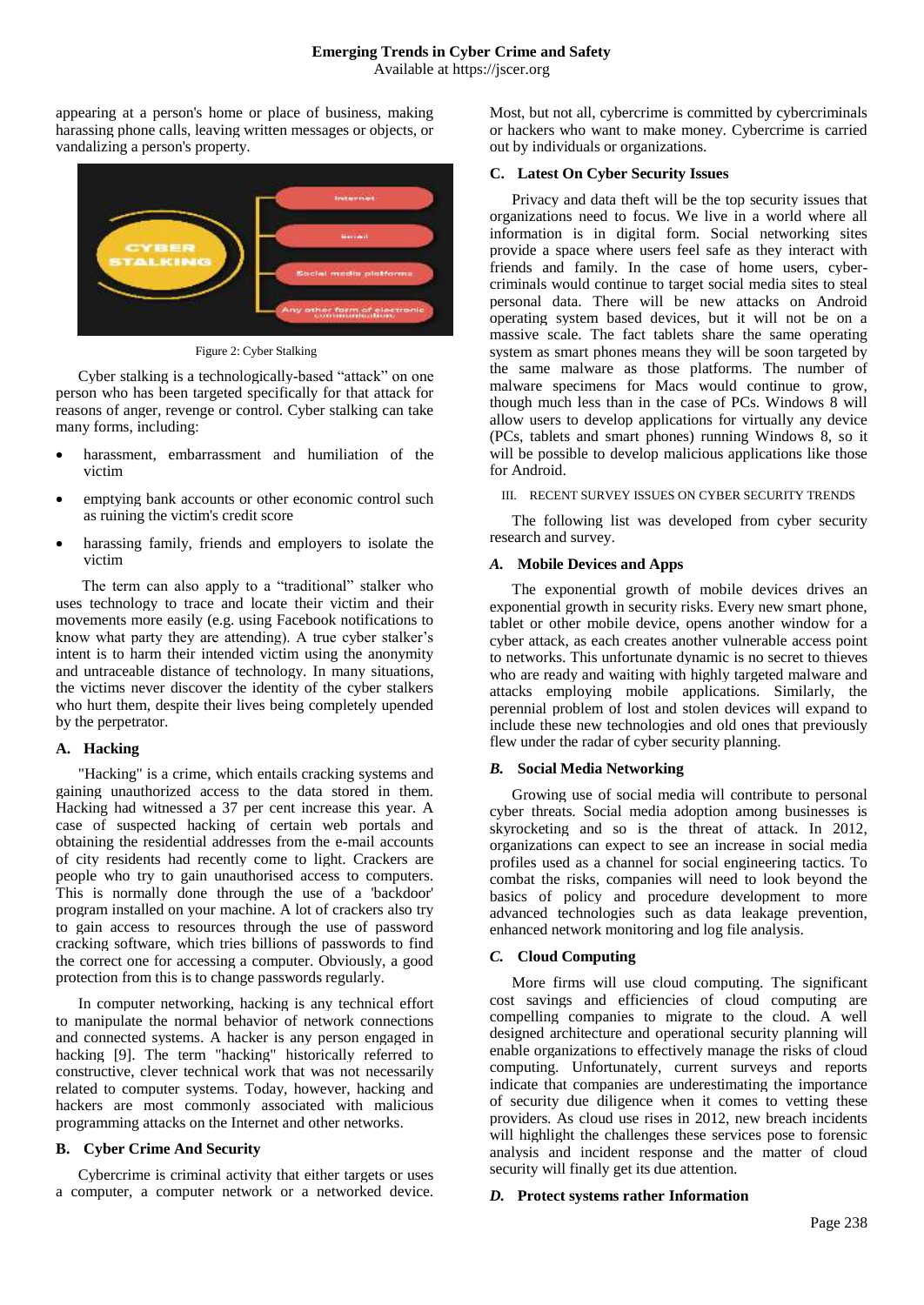The emphasis will be on protecting information, not just systems. As consumers and businesses are like move to store more and more of their important information online, the requirements for security will go beyond simply managing systems to protecting the data these systems house. Rather than focusing on developing processes for protecting the systems that house information, more granular control will be demanded - by users and by companies - to protect the data stored therein.

## *E.* **New Platforms and Devices**

New platforms and new devices will create new opportunities for cybercriminals. Security threats have long been associated with personal computers running Windows. But the proliferation of new platforms and new devices - the iPhone, the iPad, Android, for example - will likely create new threats. The Android phone saw its first Trojan this summer, and reports continue with malicious apps and spyware, and not just on Android.

## *F.* **Everything Physical can be Digital**

The written notes on a piece of paper, the report binder and even the pictures on the wall can be copied in digital format and gleaned for the tools to allow a activist-type of security violation, and increasingly this will be a problem.

## IV. SPECIFIC CYBER SECURITY TECHNOLOGIES

Cyber-attacks on cyberspace can grow by capitalizing on new techniques. Cybercriminals will most frequently change the current malware signatures to take advantage of new technical faults. In other instances, they actually search for special features of emerging technology to detect weaknesses in malware injection. Cyber criminals are taking advantage of emerging Internet technology and millions and billions of active users to access a huge amount of people easily and effectively using these new technologies.

**Access Control and Password Security:** Security provided by the means of username and password is a simple way of providing security for the private information to preserve privacy. This means of providing security is one of the most critical cyber security initiatives.

**Authentication of Data:** Until the transmitted information need to be attested that it has come from a reputable supply that was not changed. These documents are often authenticated using a gift from the opposing virus software package inside computers. An honestly opposed virus software package is more essential to protect devices from viruses.

**Malware Scanners**: A software system which sometimes scans all files and documents for malicious code or harmful viruses inside the system. The samples of malicious software systems in this field are generally sorting and noted as malware by viruses, worms, and the Trojan horses.

**Firewall:** Firewall is a software or hardware package which helps separate hackers, viruses and worms trying to access your PC through the web .The firewall checks all messages that come in and blocks those that fail to meet the security requirements compatible with all messages .Firewalls plays a very vital role in malware detection.

**Role of Social Media in Cyber Security**: In recent modern world, there is a need of interactive businesses which needs to find new ways to secure personal information in more

entangled environment. Social media has important role to play in cyber security and in personal cyber-attacks. Adoption of social media among employees is growing and threat of attack is therefore increasing since most of them nearly use social media or social networking sites everyday it is now a massive forum for cyber criminals to hack private information ICRAEM 2020 IOP Conf. Series: Materials Science and Engineering 981 (2020) 022062 IOP Publishing doi:10.1088/1757-899X/981/2/022062 5 and steal valued information. In recent days, it's very easy to share personal information easily and businesses must make sure that recognise, react in real time and prevent breaches of any kind as quickly as possible. These social media has easily make people to share their private information and hackers can use these information. Therefore, people have to take reasonable steps to avoid misuse and loss of their information through these social media.



V. INTERNET SECURITY PRODUCTS

## *a)* **Antivirus**

Antivirus software and internet security programs are able to project a programmable device from attack by detecting and eliminating the viruses. Antivirus software was used in the early years of internet but now with the development several free security applications are available on internet.

## *b)* **Password Managers**

The password managers is a software application that is used to store and organize the passwords. Password managers usually store passwords encrypted, requiring the person to create a master password; a single, ideally a very strong password which allows the user access to their entire password database.

## *c)* **Security Suits**

The security suits contains the suits of firewalls, antivirus, anti-spyware and many more. They also gives the theft protection, portable storage device safety check, private internet browsing or make security related decisions and are free of charge.

## *d)* **Security Tokens**

Some online sites offers the users the ability to use the six digit code which randomly changes after every 30-60 seconds on a security token. The keys on the token have built computations and manipulated numbers based on the current time built into the device. This means that after every thirty